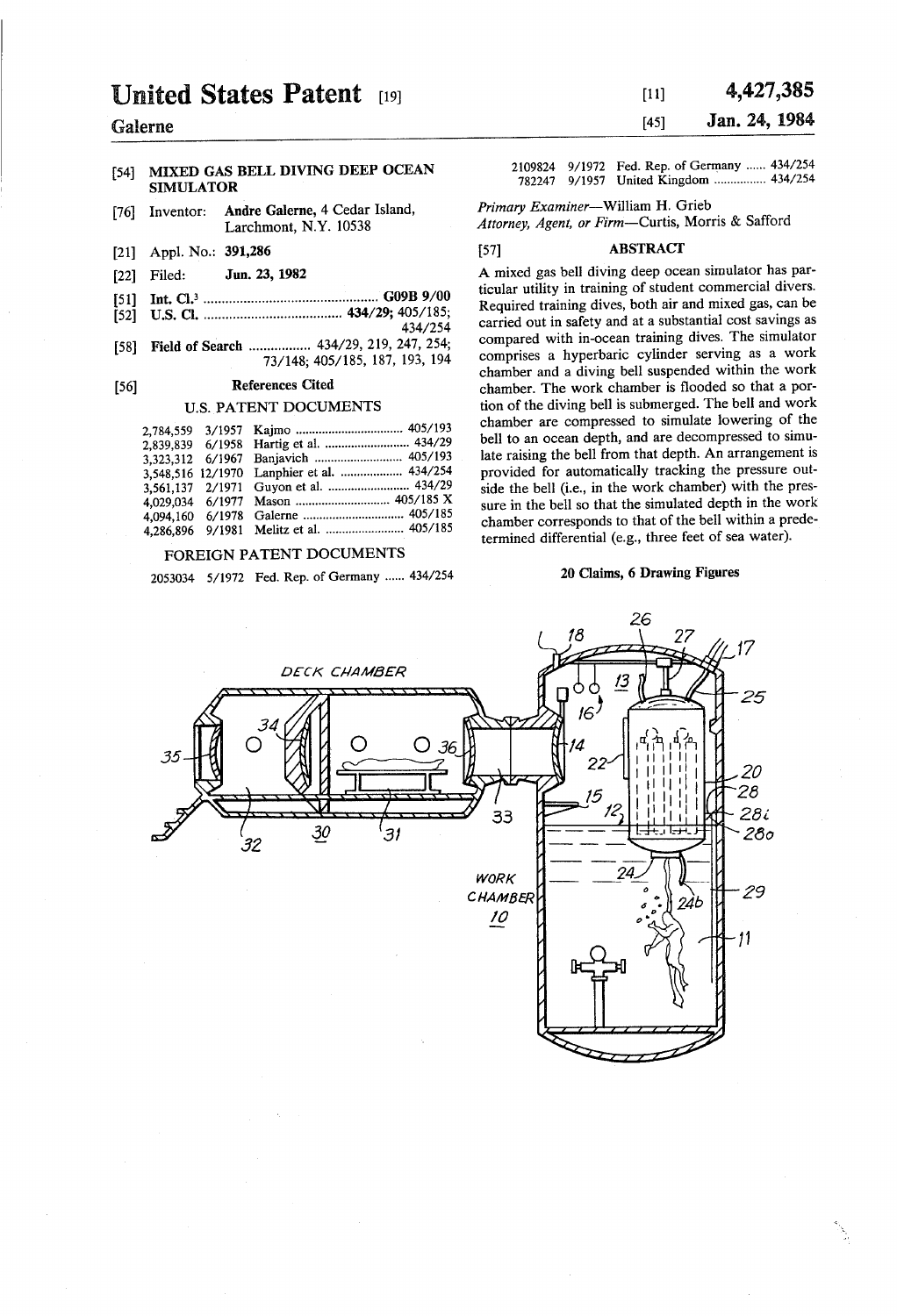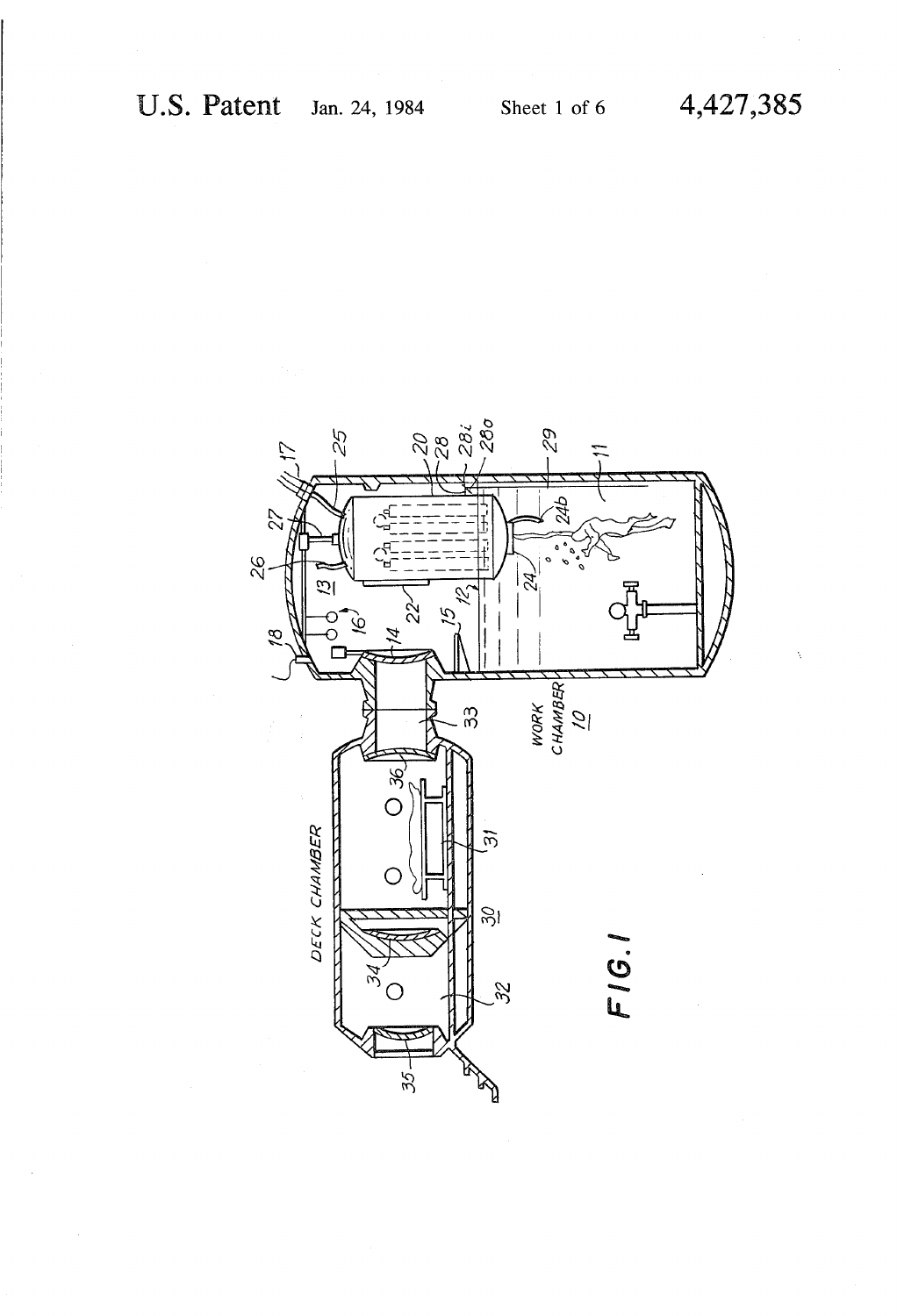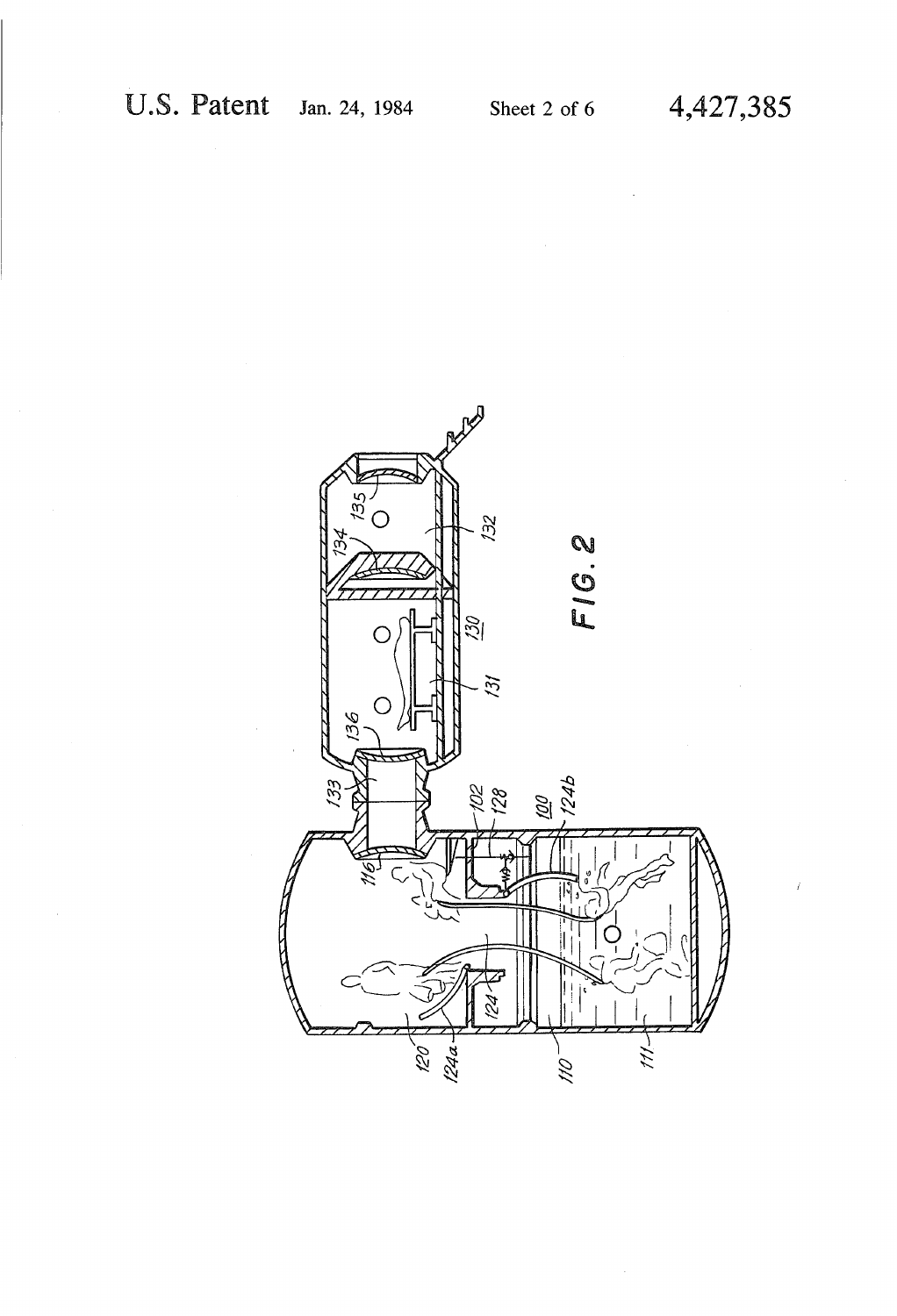F1G.3A



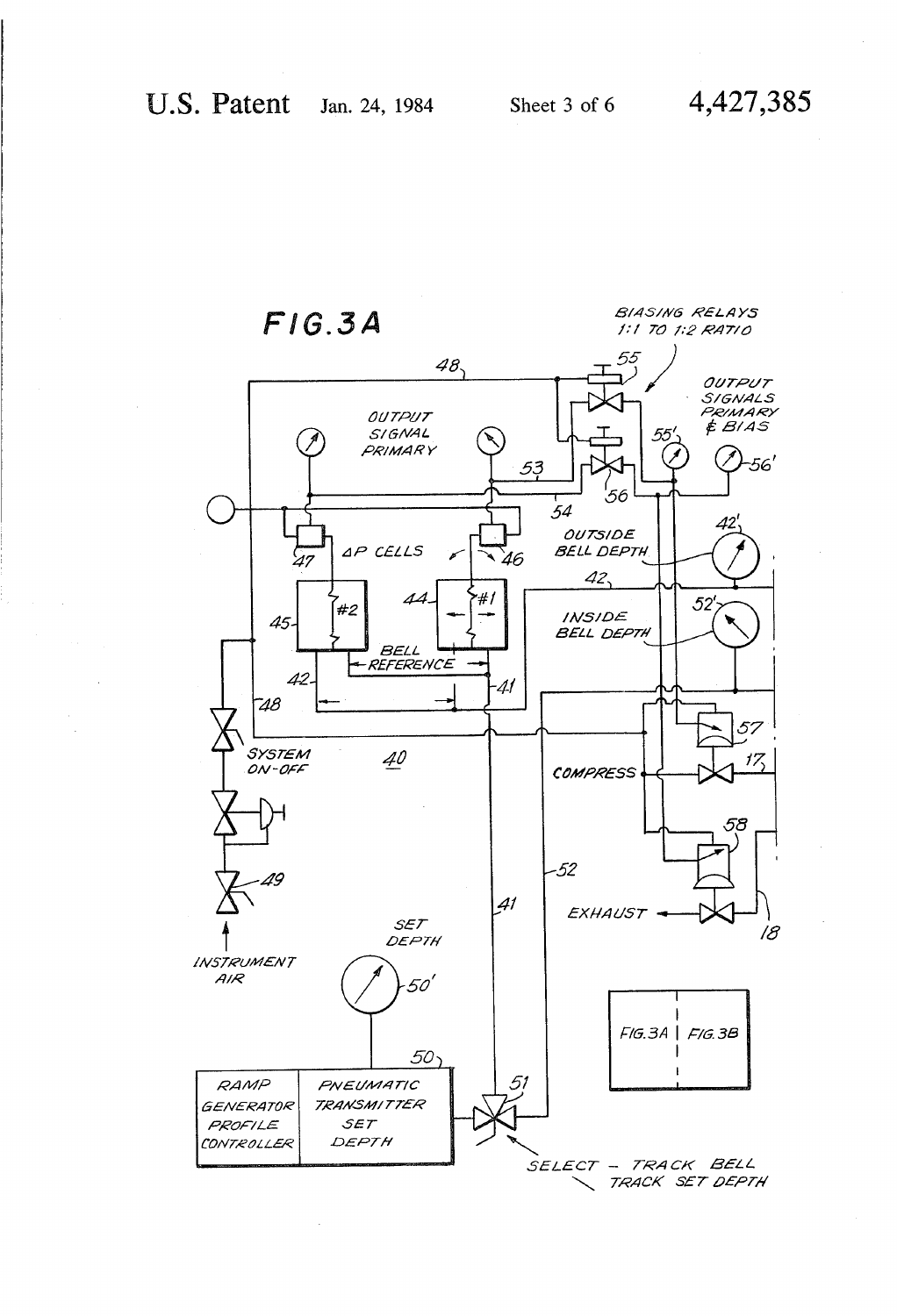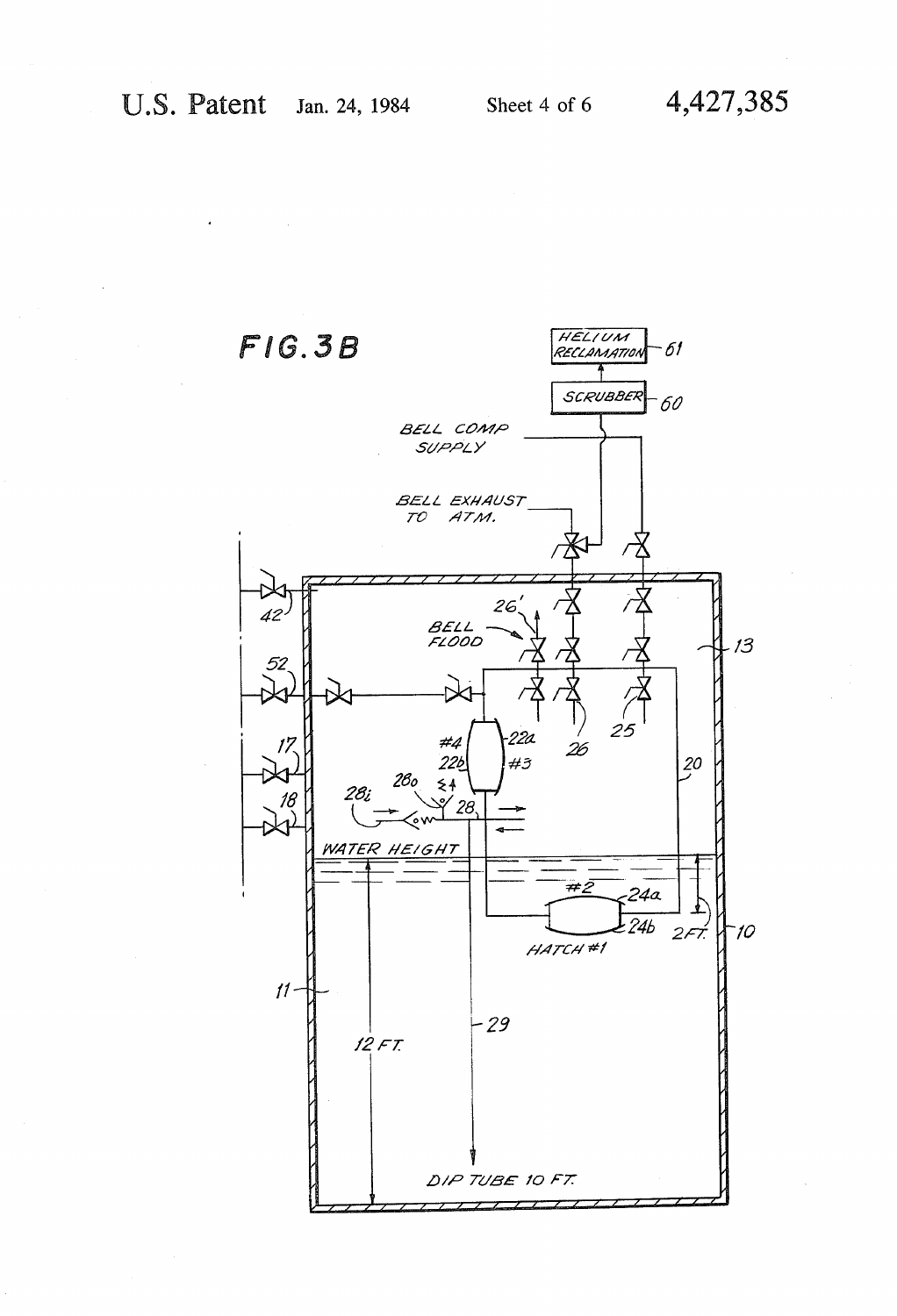

F 16.4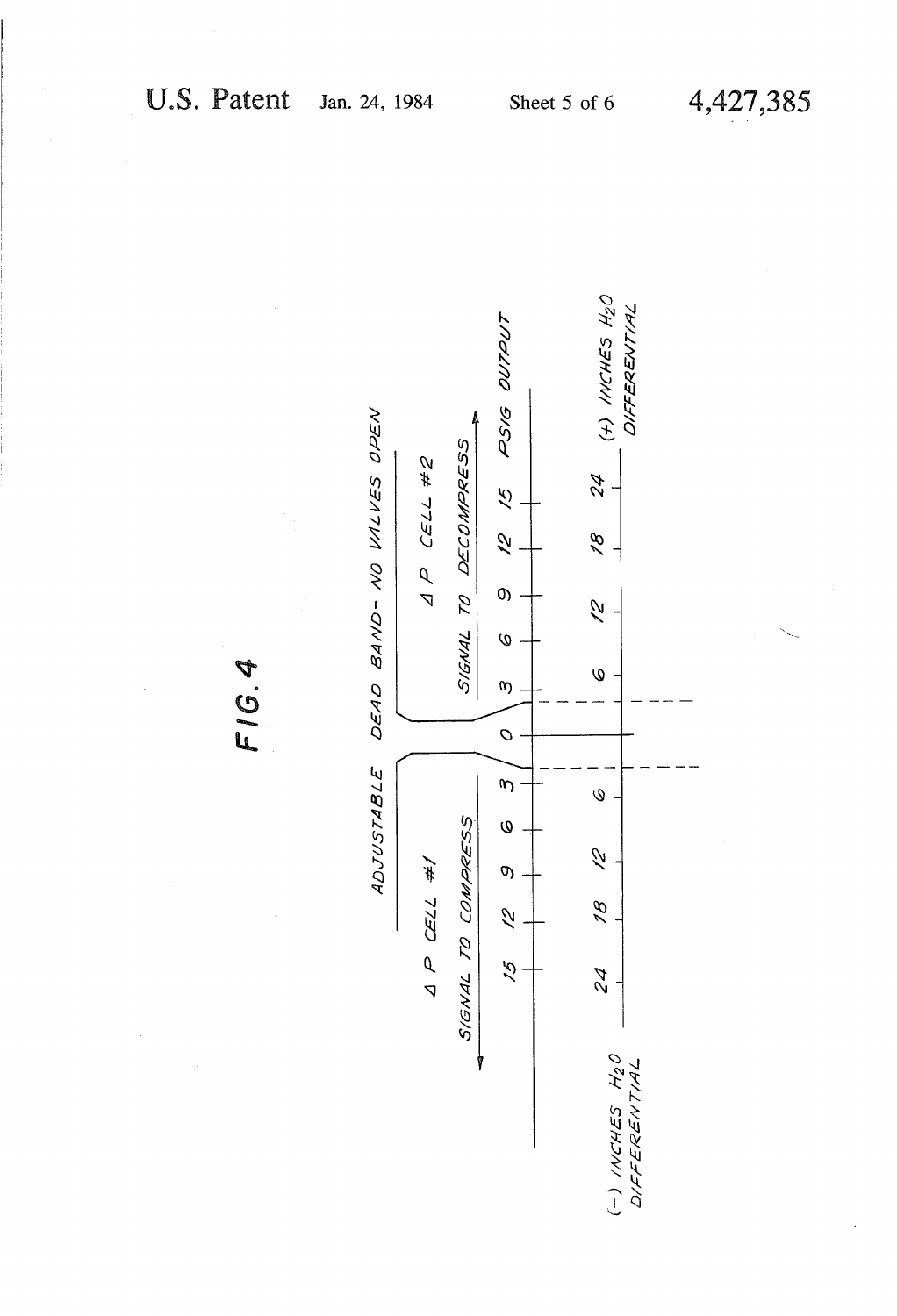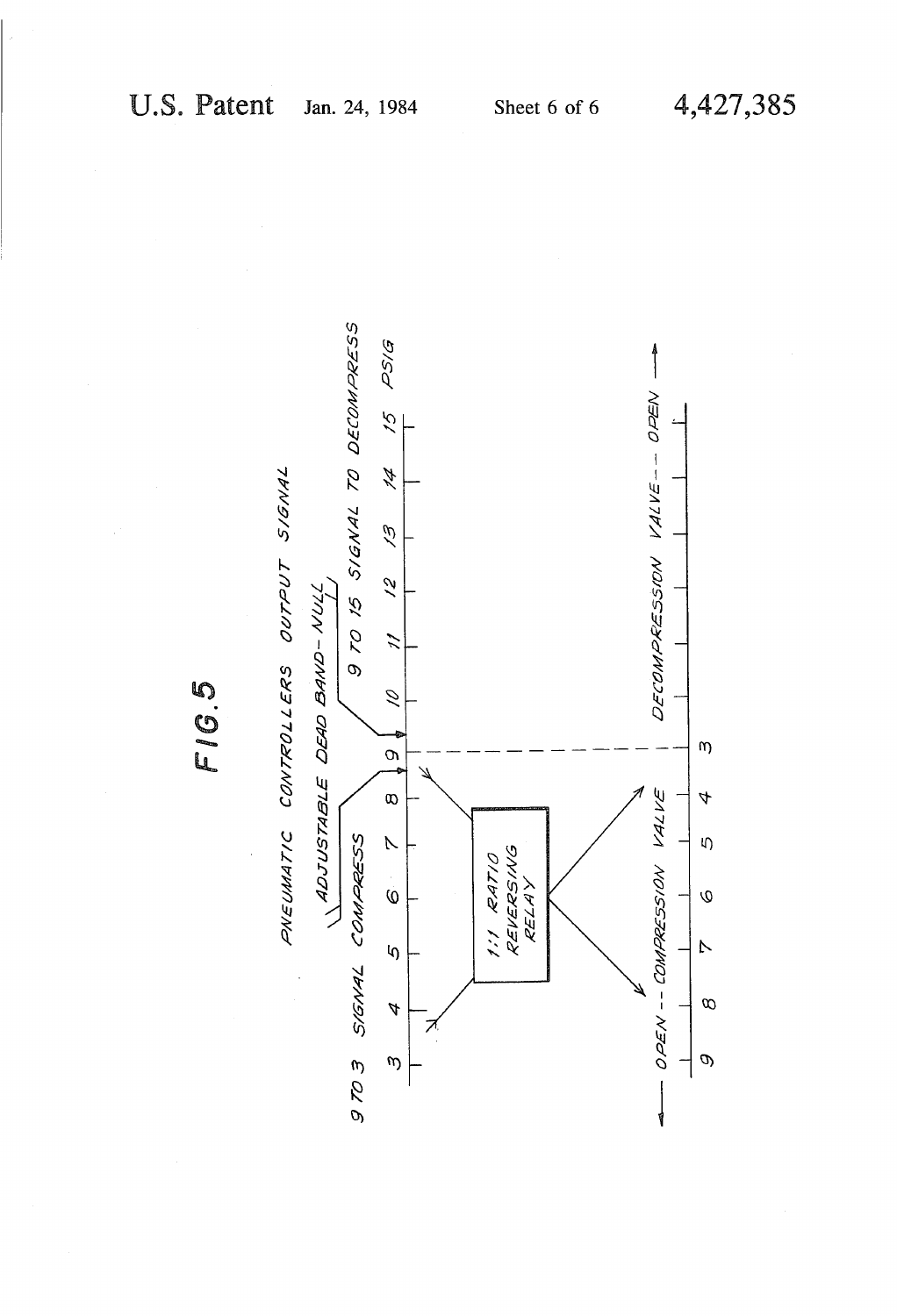5

# MIXED GAS BELL DIVING DEEP OCEAN **SIMULATOR**

 $\mathbf{1}$ 

# **BACKGROUND OF THE INVENTION**

This invention relates to an onshore system for realistically simulating deep ocean conditions, and which is particularly suitable for duplicating in-ocean diving bell operations, so that deep ocean diver training can be carried out without safety hazards typical of actual deep ocean training, and with a significant reduction in costs.

Prior to the late 1960's, deep sea divers learned their trade through on-the-job training or while serving in the armed forces. Underwater jobs and the skills needed to perform them were limited to the technology and requirements of the time. In the past decade, however, a worldwide need for offshore petroleum production has suddenly increased the need for divers and life support personnel trained in deep mixed gas diving opera-20 tions. To meet this increased demand industry, governments, and private institutions have developed formal diver training programs.

Conventional programs for mixed gas bell diver training utilize substantially the same basic physical plant  $_{25}$ and curriculum.

In each case, a small bell diving system, consisting of a deck-mounted decompression chamber, a diving bell and its handling system, and the necessary gas storage and management systems, is placed on a water-adjacent  $30$ pier or on board a floating barge so that the bell may be lowered into the water.

Until recently, all training of this type was conducted at depths shallower than 60 feet because of a lack of deep sheltered water and also because of the prohibitive  $35$  an entry hatch at the bottom thereof. In operation, the overhead costs that would be incurred if a floating system were to be towed out into deeper water.

Within recent years, several nations have promulgated training and procedural regulations in an effort to improve diver safety and work performance. In particu- 40 lar, the United Kingdom has produced the most comprehensive regulations to date for all diving operations to be conducted within the U.K. sector of the North Sea.

all divers to receive formal training at water depths and exposure times which exceed the capabilities of virtually all institutions presently training mixed gas bell divers.

In order to meet the demand for divers trained to this 50 standard, it was necessary for the British government to subsidize a diver training program. The program utilized a barge-borne diving complex where student divers could make their required deep ocean dives. Unfortunately, because of the expenses involved, the tuition 55 was excessively high, thereby precluding private participation by students. With its government and industry sponsorship wavering in difficult financial times, this training program was unable to meet its high costs and was forced to close. 60

## OBJECTS AND SUMMARY OF THE **INVENTION**

It is a principal object of this invention to provide a mixed gas deep ocean bell diving simulator for provid- 65 ing an alternative method of diver training which can produce superior graduates at substantially reduced cost.

It is another object to provide a mixed gas bell diving deep ocean simulator in which all aspects of a dive can be completely monitored and controlled by instructors outside the simulator compartment, and in which the student divers are subjected to pressure conditions of an in-ocean deep dive, but are afforded the safety of an onshore facility.

It is still another object of this invention to provide a mixed gas bell diving deep ocean simulator in which 10 both a diving bell and a wetpot work chamber can be compressed and decompressed to realistically simulate deep ocean dive conditions, either as an air dive or as a mixed-gas dive, and in which the pressure (i.e., depth) of the bell and the wetpot chamber automatically track  $15$ one another.

It is a further object of this invention to provide a mixed gas bell diving deep ocean simulator, as above, in which compressed air is supplied to compress the wetpot work chamber while a mixed gas (i.e., helium-oxygen) is supplied to the diving bell, so that a simulated mixed gas bell dive can be carried out without having to supply the rather expensive mixed gas to the entire bell and work chamber complex.

In accordance with one illustrative embodiment of this invention, there is provided a bell diving deep ocean simulator comprising a large hyperbaric chamber, partially flooded with water, and a diving bell suspended within the large hyperbaric chamber. The large hyperbaric chamber serves as a wetpot work chamber, and may have an entry port in an upper portion thereof. The diving bell may be provided with a side hatchway, through which student divers can enter the bell from the entry port of the work chamber, and diving bell is partially submerged in the water in the work chamber, so that the entry hatch is below the surface of the water. This permits the student diver to enter the water to perform a dive in the work chamber at a simulated depth.

A gas supply system controllably supplies compressed air or compressed mixed gas to the diving bell, as required to compress the bell for the particular simulated dive, and also supplies compressed air to compress The training section of the U.K. regulations requires  $\mu_5$  the wetpot work chamber. An exhaust system is provided for controllably decompressing the bell and the work chamber. The bell and work chamber are compressed to simulate lowering of the bell to an ocean depth and are decompressed to simulate raising the bell from that depth.

> An arrangement is also provided for automatically tracking the pressure outside the bell (i.e., in the work chamber) with the pressure in the bell so that the simulated depth in the work chamber and in the bell correspond to one another to within a predetermined differential (e.g., three feet of sea water).

> For this purpose a relief assembly is provided, with conduit preferably formed as a tee extending from the inside to the outside of the bell. One pressure relief valve in the conduit opens when the gas pressure in the work chamber is more than the predetermined differential above that of the bell and another pressure relief valve opens when the work chamber pressure is below that of the bell. As a fail safe measure, a vertical pipe extends from the tee downward into the water a distance (e.g., ten feet) exceeding the depth (three feet) corresponding to the predetermined pressure differential.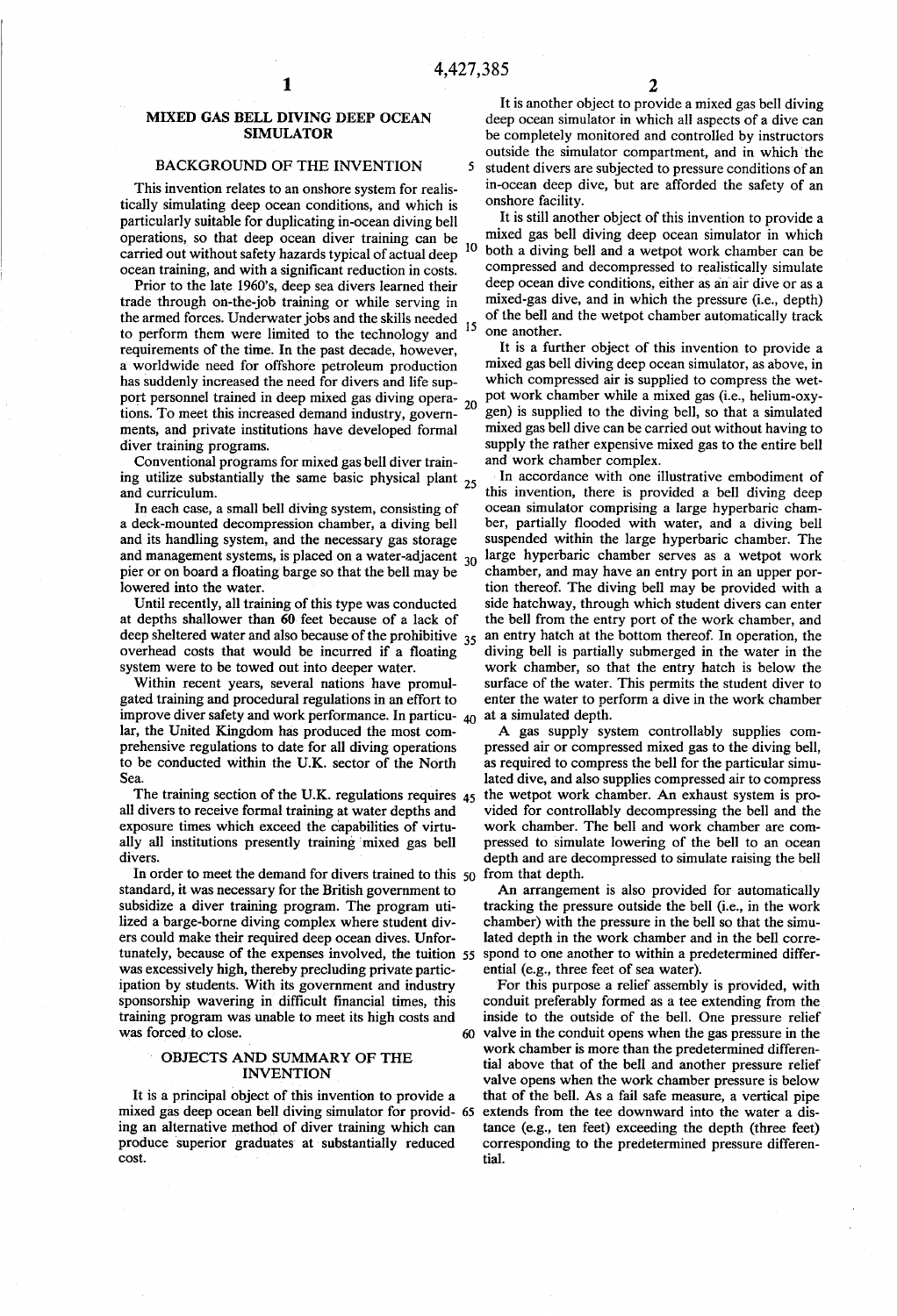In a primary compressing mode, the compressed gas is supplied to the bell, and the work chamber is compressed from the bell by gas passing through the relief assembly. Thus, during a simulated descent, the bell pressure remains three feet above the work chamber 5 pressure. To ensure that this differential is not exceeded, the relief assembly is designed to have a capacity exceeding the compression capacity of the gas supply system.

In a primary decompressing mode, the gas is ex- 10 hausted from the bell to outside the work chamber. either to the atmosphere or to a gas reclamation system. The work chamber is decompressed by bleeding the work chamber air through the relief assembly, into the  $15$ bell, and out through the bell exhaust system.

An automatic pressure tracking arrangement can also be provided for compressing and decompressing the work chamber in accordance with the pressure in the bell, including first and second differential pressure cells and controllable valves respectively connected to the 20 differential pressure cells and associated with the work chamber supply and exhaust systems. The differential pressure cells are each coupled to a reference conduit and a work chamber conduit. The reference conduit is 25 selectively coupled, through a valve, either to the diving bell or to a reference pressure source, and the work chamber conduit is connected to the work chamber. The differential pressure cells provide respective proportional signals (e.g., signal instrument air pressure) in  $_{30}$ response to a change in work chamber pressure above and below the reference conduit pressure, respectively. In response, the controllable valves compress or decompress the work chamber, as appropriate, to keep the work chamber pressure close to the selected one of the  $_{35}$ reference and bell pressures.

The mixed gas bell diving deep ocean simulator of this invention may, in certain embodiments, have a hyperbaric habitat associated with it, so that concurrent training can be carried out in specific aspects of bell  $_{40}$  which duplicate all the features of an actual diving bell diving and saturation diving at pressures to 1000 feet of sea water. The simulator is designed with exterior lifesupport systems, and gas storage, mixing, and distribution equipment that represent specific piping systems used within the industry to provide both student divers  $45$ and topside personnel with effective systems training.

While primarily intended for teaching advanced diving techniques, life support systems, and medical procedures, the apparatus of this invention can also be used for training deep air divers, and for bell and saturation 50 orientation for basic commercial diving students.

The above and many other objects, features, and advantages of this invention will become apparent from the ensuing detailed description, when considered in connection with the accompanying drawings.

## BRIEF DESCRIPTION OF THE DRAWINGS

FIG. 1 is an elevational section view of a mixed gas bell diving deep ocean simulator according to this invention, including a work chamber with the diving bell 60 therewithin, and an associated deck chamber.

FIG. 2 is an elevational section view of another diving simulator, including a work chamber and an associated deck chamber.

FIG. 3 (formed by joining FIGS. 3A and 3B) is a 65 schematic installation diagram showing gas supply and exhaust control systems for the mixed gas bell diving ocean simulator of FIG. 1.

FIGS. 4 and 5 are differential pressure charts for explaining the operation of the systems of FIG. 3.

# DETAILED DESCRIPTION OF A PREFERRED **EMBODIMENT**

With reference to the drawings, and initially to FIG. 1 thereof, a mixed gas bell diving deep ocean simulator embodying the present invention has a vertical wet pot cylinder or work chamber 10 with an inside diameter of ten feet and a height of twenty-five feet. The work chamber 10 is flooded approximately half way with water 11, that is, to a depth of approximately twelve feet from the bottom to a surface 12. This leaves an air-filled upper portion 13.

An entry hatch 14 is provided in the upper portion 13, and a platform 15 extends above the water surface 12 inside the work chamber 10 and acts as an instructors station so that a diving instructor can stand on the inside of the work chamber 10 during a simulated dive. Gas mixture and pressure controls 16 are also provided on the inside of the work chamber 10 for the instructor standing on the platform 15.

Gas inlet pipes 17 extend from a controller (not shown) to the work chamber cylinder to pressurize the same, and an exhaust takeoff outlet pipe 18 connects to the controller to permit decompressing of the work chamber 10.

Within the work chamber 10, a diving bell 20 is suspended so as to be partially submerged in the water 11. In this embodiment, the diving bell 20 is a two-man bell formed of a vertical cylinder five feet in diameter, with the lower end of the bell submerged approximately two feet in the water 11. The bell 20 is suspended from the top of the work chamber 10 by means of a pair of vertical rails 27 attached on the inside of the work chamber hull. This permits the bell 20 to be raised or lowered within the chamber 10, as desired.

The diving bell 20 has interior and exterior features as used in deep ocean work, including bell compression gauges and controls, exhausts, inside/outside depth measurement gauges, primary surface-supplied umbilical gas, and on-board emergency supplies.

Also, exactly as provided on an actual in-ocean diving bell, this diving bell 20 has a side hatchway 22 above the level of the water surface 12, and a bottom entry hatch 24 disposed below the water surface 12. Gas inlet pipes 25 provide gas to the bell 20 to compress the bell. while an exhaust takeoff pipe 26 exhausts gases from the bell for decompressing the same.

A pair of rails 27 permit the bell 20 to be moved vertically within the chamber 10. However, vertical movement can also be simulated by changing the 55 amount of water 11 within the work chamber 10. thereby raising or lowering the water surface 12.

Also shown in FIG. 1 is a bell pressure relief valve assembly 28, formed of a tee-shaped conduit, with a stem passing through the hull of the bell 20 at a point above the water surface 12. The arms of this tee-shaped assembly 28 have excurrent and incurrent relief valves  $28<sub>0</sub>$  and  $28<sub>i</sub>$  preset to open whenever the bell pressure is a predetermined differential above or below the pressure in the work chamber 10, respectively.

In its normal operating condition, the bottom hatch 24 of the bell 20 will be located two feet below the water surface 12. However, with the bottom hatch 24 shut, water will not enter the bell while student divers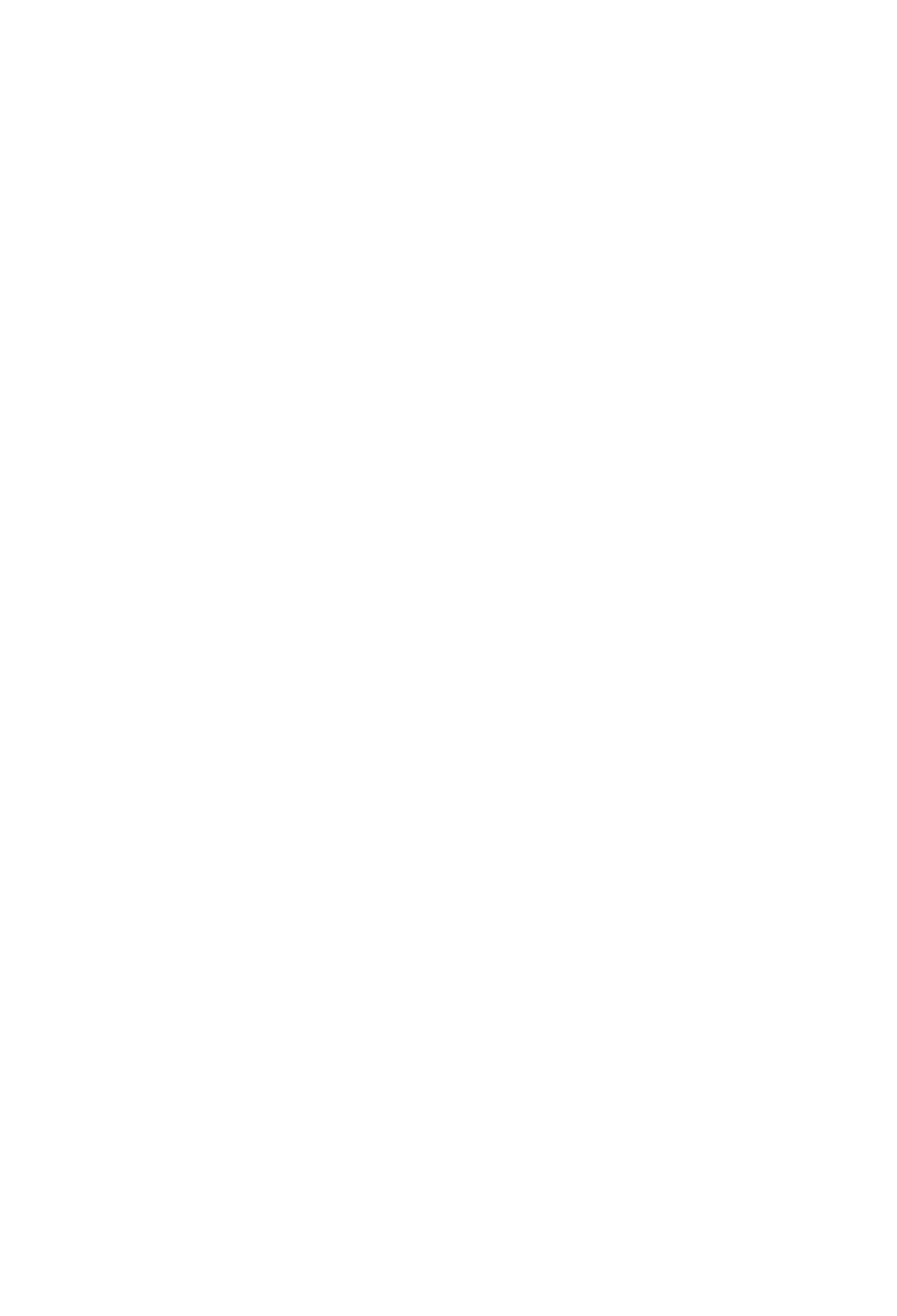enter the bell through side hatchway 22, as they would on an actual in-ocean bell dive.

Once the divers are inside the bell 20, the pressure in the work chamber 10 and also inside the bell 20 can be increased to simulate descent to an ocean depth. Then, 5 one of the divers can enter the water 11 through the bottom hatch 24, with another diver, acting as bellman, remaining inside the bell 20 to monitor the life support systems, as is the practice in an actual dive.

A closed-circuit television camera (not shown) can be 10 mounted in a pressure-proof housing at the top of the bell 20 or on the roof of the work chamber 10. This camera, provided with a wide angle lens, permits instructors outside the chamber to view the inside bell activity and the work chamber activity, and supple- 15 hatch 24 has inner and outer hatch doors 24a and 24b ments the usual voice communications. Also, the closed-circuit television camera can be connected with a video recorder for video recording of activities inside the bell. This permits a record of these activities to be retained for later playback to students. 20

Connected to the work chamber cylinder is a deck chamber 30 formed as a pressurizable horizontal hyperbaric cylinder containing a main lock or habitat 31, an entry lock 32 on one end of the deck chamber 30 remote from the work chamber 10, and a trunk or passageway 25 33 on the other end of the deck chamber 30 connecting the habitat 31 with the work chamber 10. Hatches 34 and 35 are provided respectively between the habitat 31 and the entry lock 32, and between the entry lock 32 and the exterior of the deck chamber 30. Another hatch 30 36 is provided on the trunk 33. Accordingly, each of the entry lock 32, the habitat 31, and the trunk 33 is also provided with air supply and exhaust systems, permitting the pressure in any particular chamber to be maintained at a particular level, or to be matched to the 35 pressure of one of the other chambers.

During a training session, the habitat 31 is compressed, for example, at thirty feet of sea water. The entry lock 32 is used to bring food, supplies, or other divers into the habitat 31. In order to ensure that the 40 pressure in the entry lock 32 is never greater than the pressure in the main lock or habitat 31, the hatch 34 is provided with a small gravity-door relief valve (not shown) designed to open at approximately one-quarter inch water pressure differential.

Also provided for training of student divers is a companion diving simulator complex, as shown in FIG. 2. This complex has a similar outward appearance to the simulator of FIG. 1, but is designed for initial student diver training in relatively large classes, that is, up to 50 twelve or more student divers.

In this simulator, a vertical cylinder 100, twenty-five feet in height and ten feet in diameter, is partitioned by means of a horizontal bulkhead 102 into a lower wetpot portion 110 and an upper igloo portion 120.

The igloo portion 120 has the same interior configuration as a twelve-man diving bell, with a side entry hatchway 116 and a lower hatchway 124 with upper and lower hatch doors 124a and 124b leading from the igloo 120 through the bulkhead 102 into the water 111 60 in the wetpot 110 below. A pressure relief valve assembly 128 permits the wetpot and igloo pressure to track one another, within a predetermined differential.

Associated with this companion diving simulator is a deck chamber 130 including a habitat 131 and an entry 65 lock 132, with a sealable passageway 133 connecting the habitat 131 to the igloo 120. Hatches 134, 135, and 136 are provided for this deck chamber 130, and serve the

same function as the corresponding hatches 34, 35, and 36 of the deck chamber associated with the mixed gas bell diving deep ocean simulator.

The diving simulator complex shown in FIG. 2 permits air bell diving training in groups of up to twelve divers, and can simulate most conditions which can be experienced in a large twelve-man bell.

FIG. 3 illustrates a controller system for automatically controlling the pressure in the work chamber 10 of the mixed gas bell diving deep ocean simulator of FIG. 1 by automatically balancing the pressure of the bell 20 and that of the work chamber 10, and also shows, schematically, features of the bell 20.

As shown schematically in FIG. 3, the bell bottom and the side hatchway 22 has similar inner and outer hatch doors 22a and 22b.

The gas intake 25 for the diving bell 20 has valves disposed within the bell 20, inside the work chamber 10, and outside the work chamber 10 for controlling the gas pressure to the bell 20. Similarly, the exhaust takeoff pipe 26 has valves disposed within the bell 20, inside the work chamber 10, and outside the work chamber 10.

In addition, a bell flood pipe 26', controllable both inside and outside the bell 20, is provided for equalizing the pressure inside and outside the bell 20. This permits the hatchway 24 to be flooded, once the hatch doors 24a and 24b are opened, to ease the entry of divers into the water 11.

An automatic differential pressure mechanism 40 has a bell/reference conduit 41 connected to a point providing either the bell pressure or a reference pressure, as selectively determined, and has a work chamber conduit 42 connected inside the work chamber 10.

First and second differential pressure cells have respective differential bellows 44 and 45 which are each connected to the two conduits 41 and 42 to compare the bell or reference pressure with the work chamber pressure. These differential pressure bellows 44 and 45 are respectively coupled to first and second linear valves 46 and 47 which each have an input connected to an instrument air line 48 which is in turn coupled to a source of instrument air 49.

A reference pressure source 50, comprised, for exam-45 ple, of a ramp generator, a profile controller, and a pneumatic output transmitter, provides a reference pressure corresponding to a predetermined set depth. This depth can be adjusted to the level of a predetermined dive, such as 500 feet of sea water. A set depth gauge 50' indicates the level of the reference pressure. A selecting valve 51 connects the bell reference con-

duit 41 either to the reference pressure source 50 or to a bell conduit 52 coupled to the interior of the bell 20. An inside bell depth gauge 52' is connected to the con-55 duit 52 and indicates the depth (i.e., pressure) inside the bell 20. Similarly, an outside bell depth gauge 42', coupled to the work chamber conduit 42, indicates the depth (i.e., pressure) in the upper portion 13 of the work chamber 10.

Primary output signal pressure gauges 46' and 47' indicate the output signal air pressure from the linear valves 46 and 47 of with the first and second differential pressure cells. The primary output signal air is respectively supplied from these linear valves 46 and 47 through lines 53 and 54 to biasing relays 55 and 56, respectively, which also have an input coupled to the instrument air line 48. These biasing air relays 55 and 56 preferably have an input: output ratio of 1:1 to 1:2, and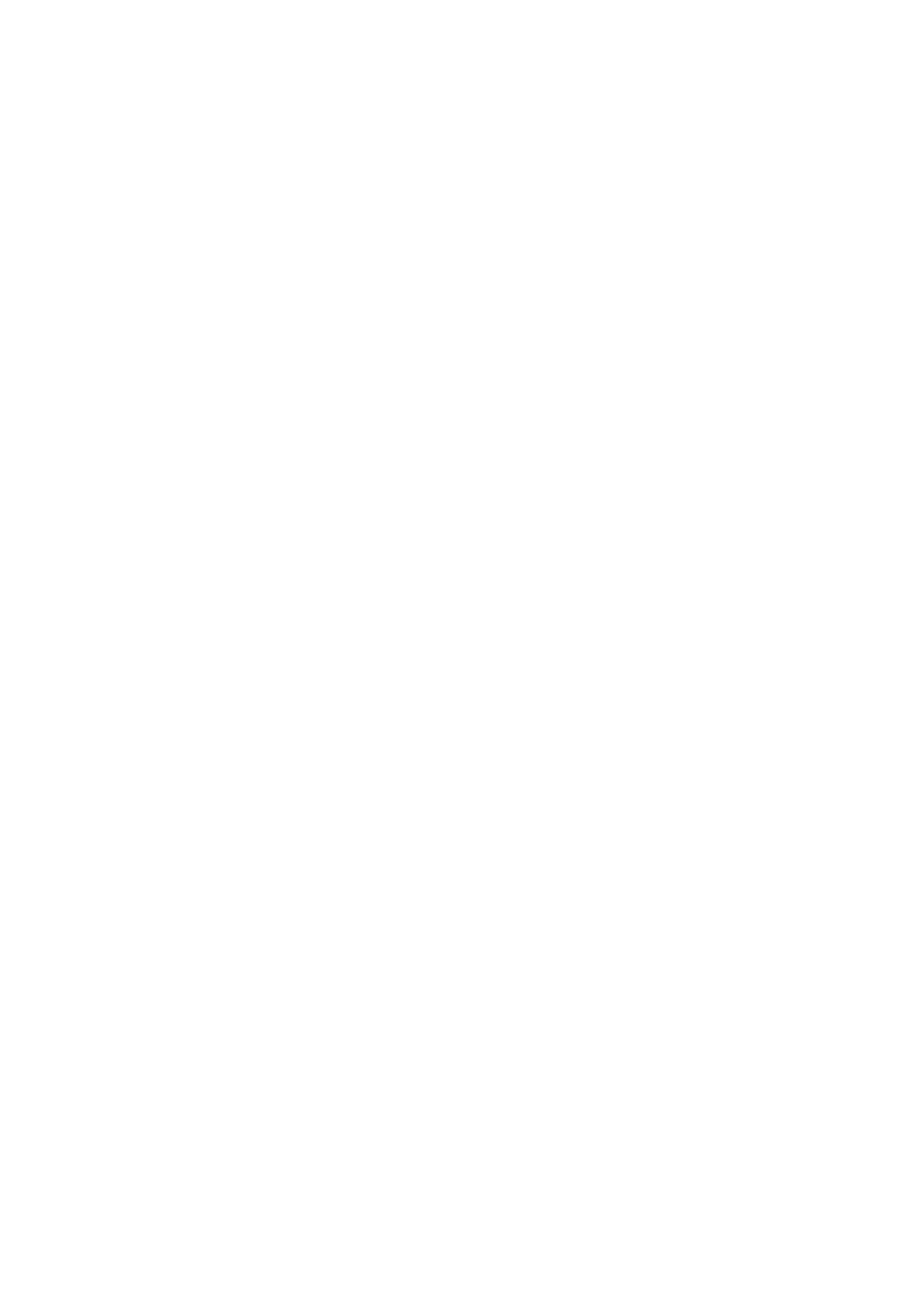$\overline{5}$ 

can have an adjustable offset. Outputs of the relays 55 and 56 are respectively indicated on output signal gauges 55' and 56', connected to first and second linear control valves 57 and 58. The first linear control valve 57 is connected in line with the gas inlet pipe 17 between a compressed air or mixed gas source (not shown) and the work chamber 10. The second linear control valve 58 is connected in the exhaust line 18 from the work chamber 10 to control the rate of exhaust air flow therefrom.

Also as shown in FIG. 3, the bell exhaust 26 can have a scrubber 60 connected thereto to remove carbon dioxide and waste gases from the gas taken from the bell 20 during decompression, and a helium reclamation arrangement 61 can be connected after the scrubber to 15 segregate helium from the exhaust gases so the same can be reclaimed and later recycled.

The differential pressure cells 44, 46 and 45, 47 of the arrangement shown in FIG. 3 generally have the operating characteristic shown in the chart of FIG. 4.

Assuming that the selecting valve couples the bell-/reference conduit 41 to the bell conduit 52, the bottom line in FIG. 4 represents the difference, in inches of water, between the bell pressure (gauge 52') and the outside bell depth (gauge 42'). The first differential 25 pressure cell arrangement 44 and 46 provides a primary signal of zero to fifteen PSIG, proportional to the pressure differential over an input span of zero to twentyfour inches of water when the bell pressure is higher than the work chamber pressure. Similarly, the second 30 trolled by a pneumatic force-balance feedback system differential pressure cell arrangement 45 and 47 provides a primary signal of zero to fifteen PSIG, proportional to the pressure differential over a span of zero to twenty-four inches of water when the bell pressure is below the work chamber pressure. An adjustable dead 35 band is provided, for instance by adjusting the offset of the relays 55 and 56, and signal air is blocked from reaching the linear valves 57 and 58, when the pressure differential is within the dead band.

It should be recognized that the automatic control 40 arrangement including the differential pressure cells 44, 45, 46, 47 and the linear control valves 57 and 58 provides a feedback system which permits tracking of the work chamber depth to either the bell pressure or the 45 reference pressure, based on the pressure differential.

The tracking of the work chamber pressure to the bell pressure can be briefly described as follows:

In a primary compression mode, the bell 20 is supplied with gas (i.e., air) at a specific pressure. The student divers within the bell 20 manually compress them-50 ferential pressure of the bell 20 to the work chamber 10 selves within the bell at the maximum rate permitted by the gas supply pressure. The bell pressure relief valve  $28<sub>o</sub>$  automatically opens as soon as the internal bell pressure is three feet of sea water greater than the pressure within the work chamber 10. This relief valve assembly 55 28 is dimensioned so as to exceed the supply capabilities of the bell gas supply. As a result, the student divers compress both the bell 20 and the work chamber 10, with the bell 20 maintaining a slightly higher pressure (i.e., three feet of sea water). 60

Because the gas flows from the bell 20, through the relief valve assembly 28, into the work chamber 10, the work chamber pressure follows, or tracks the bell pressure, and remains within a predetermined differential thereof (in this case, three feet of sea water).

Conversely, in a primary decompression mode, if the divers decompress the bell, for example, at the end of a dive, simply by opening a manual valve associated with the exhaust takeoff pipe 26. This exhausts the bell gas outside the work chamber 10, in this case, directly to the atmosphere. Then, the bell pressure drops in relation to the work chamber pressure, until the bell relief valve  $28<sub>i</sub>$  opens. Then, the compressed air or mixed gas in the work chamber passes through the relief valve assembly 28, and thence through the bell 20 and out the exhaust takeoff pipe 26.

In this case, the exhaust valve associated with the 10 exhaust takeoff pipe 26 is sized so as to limit both the bell decompression rate and the maximum differential pressure between the bell 20 and the work chamber 10.

The vertical open pipe 29 is preferably at least four inches in diameter and provides a maximum fail-safe positive/negative pressure relief at an equivalent pressure of ten feet of sea water.

A secondary automatic pressure tracking mode utilizes the automatic differential pressure mechanism 40, and permits very fast compression/decompression of 20 the bell 20 and work chamber 10. Compression and decompression under the secondary mode can occur at rates which are much higher than those possible using the primary compression/decompression control modes described above.

In the secondary automatic pressure tracking mode, gas is supplied directly to and taken directly from the work chamber 10 by the remotely positioned linear supply and exhaust control valves 57 and 58. As described hereinabove, these valves 57 and 58 are conwhich continuously compares the bell and work chamber pressures.

In a bell compression phase of this mode, as the bell 20 is manually compressed, the first differential pressure cell 44, 46 senses the differential pressure between the bell 20 and the work chamber 10. Then, the first differential pressure cell 44, 46 produces a primary air output signal which, as shown in FIG. 4, is proportional to this differential. This output signal then opens the linear control valve 57 to admit compressed air directly to the work chamber 10. When manual compression of the bell 20 ceases, the differential pressure cell 44 senses the decline in pressure differential, and the linear control valve 57 begins to close.

The second differential pressure cell 45, 47 is arranged to provide a primary (FIG. 4) output signal in the sense to open the linear control valve 58 and permit exhausting of the work chamber gas 13. The rate of exhausting is proportional to the negative (lower) difas the student diver manually exhausts the bell 20.

Operating together, the first differential pressure cell 45, 47 and linear supply control valve 57 and the second differential pressure cell 46, 48 and linear exhaust control valve 58 form a "mirror image" feedback loop which compares bell and work chamber pressures, and maintains the work chamber pressure within a minimum/maximum limit as compared to the manually-controlled bell.

Because of the dead band or null zone, small pressure changes are permitted within the bell 20 as necessary to seal the hatches 24 or to alter the work chamber pressure, and the width of the dead band or null zone can be adjusted, either within the bell or by an instructor outside the work chamber. 65

An additional feature of the system is that the differential pressure cells 44, 46 and 45, 47 can be selectively biased, for example, to permit an instructor to simulate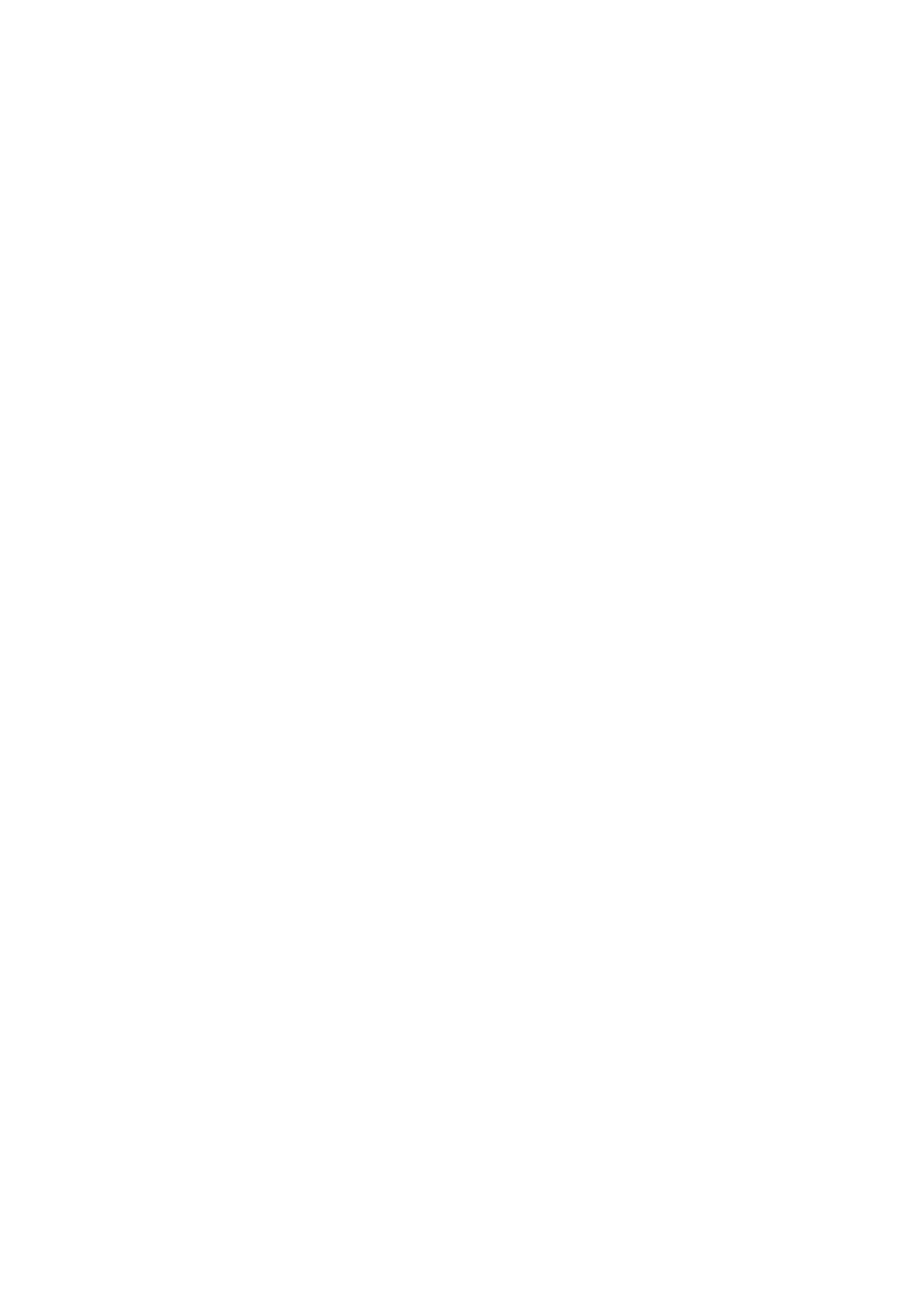the effect of "dropping the bell". This can be done by adding an additional signal to compress the work chamber 10 and momentarily to flood the bell 20. Conversely, this biasing procedure can be reversed to simulate the bell 20 being lifted by a winching system, with 5 the expanding gas escaping out of the bell 20. In addition, the selecting valve 51 can be set to connect the conduit 41 to the source 50, rather than to the bell 20. In such case, a reference set pressure, instead of the bell pressure, is used to control the work chamber pressure. <sup>10</sup> Thus, if the reference pressure is controlled over time, the entire pressure chamber complex may be decompressed at a specific rate determined by student or instructor personnel, and the linear control valves 57 and 58 will automatically add or take away the gas pressure, 15 as necessary, in order to maintain the desired "set" depths over time.

An alternative configuration can be explained with reference to the chart of FIG. 5. In this alternative 20 design, only a single differential pressure cell is used, one side being connected to the bell/reference conduit 41, the other connected to the work chamber conduit 42. The work chamber exhaust control valve 58 is preset to respond to a 9-15 PSIG output signal, with a zero-to-one-hundred-percent linear-open/spring-close configuration. In this case, the decompression or exhaust valve 58 is connected directly to the output of the linear valve 45, 47. Signals below 9 PSIG do not affect this valve.

The compression or supply control valve 57 has its position preset to respond to a 3-19 PSIG signal, and is also configured as zero-to-one-hundred-percent linear open.

In this case, there is mounted between the differential  $35$ pressure valve 47 and the control valve 57 a 1:1 ratio signal reversing relay, which inverts the output signal from the differential pressure cell valve 47.

Another possible design for the controller system involves the use of pressure converters, mounted di- 40 rectly on the hulls of the work chamber 10 and the diving bell 20, to convert the actual pressure (0-300 PSIG) to a representative low pressure signal (3-15 PSIG). In this case, the differential between the representative low pressure signals for the work chamber 10  $_{45}$ and bell 20 would be compared in a conventional representative pressure pneumatic controller.

Also, while a pneumatic control system is shown in the embodiment described hereinabove, equivalent circuits could be electrically or hydraulically controlled. 50

With the mixed gas bell diving simulator as described hereinabove, the bell 20 and the work chamber 10 can be compressed to any depth equivalent up to five hundred feet or more; therefore simulated deep ocean bell training dives can be carried out in he simulator, avoid- 55 ing the need for expensive and significantly more hazardous in ocean bell training dives. The student divers in the bell can be exposed to all necessary equipment and procedures, and to an actual in-water diving environment, at gas pressures equivalent to ocean depths of 60 five hundred feet of sea water. All this can be done without the risks normally attendant with conventional barge-mounted diving bell training conducted in the open ocean.

The composition of the water 11 in the work chamber 65 10 is not limited to sea water, but can be fresh water or any other aqueous environment to which commercial divers are likely to be exposed. Also, the cloudiness or

turbidity of the water 11 can be adjusted to simulate actual conditions.

This position of valves both inside the bell 20 and outside the work chamber 10, for example, at a controller panel, permits outside instructor personnel to take over control of bell pressure and of gas mixtures, should that become necessary.

During an air dive, a student diver can "surface" into the gas filled portion 13 of the work chamber 10 in the event that his breathing equipment malfunctions and he is unable to return into the bell 20 via the bottom hatch 24, as would be required in actual in ocean dive. This provides a significant safety feature for the student diver that is unavailable with conventional open-ocean training methods.

Also, in the event of a panic or emergency, an outside instructor or other staff member may "lock-in" through the entry lock 32, the habitat 31, and the trunk 33 into the work chamber 10 to come to the assistance of students within the bell 20. This feature is also unavailable in actual in-ocean bell training, and is therefore regarded as a significant safety feature.

A significant economic advantage of this invention is that a mixed-gas (helium-oxygen) dive can be accom-25 plished at significantly reduced costs. That is, if it desired to have a training dive at extreme depths, i.e. five hundred feet of sea water, a helium-oxygen breathing mixture can be supplied to the bell 20, while air is supplied to compress the work chamber 10. As a result, no more helium is required for a simulated dive than for an in-ocean dive. In addition, the scrubber 60 and helium reclamation unit 61 are connected to the bell exhaust pipe 26, so that the exhausted helium gas can be recovered. This permits a helium gas cost savings of up to 85% as compared to open circuit systems. Because the comparisons involve pressure, rather than gas mixture. and because the helium can be recovered even if it escapes into the work chamber 10, the bell 20 can be pressurized slightly higher than the work chamber 10 so that water may be pushed completely out of the bell 20, as is required according to standard procedures used in the field.

Terms and expressions used hereinabove are intended as terms of description, and not of limitation, and there is no intention in the use of such terms and expressions of excluding any equivalents of the features shown and described or portions thereof. Moreover, many possible variations and modifications of the above-described simulator are possible without departure from the scope and spirit of this invention, as defined in the appended claims.

What is claimed is:

1. Bell diving deep ocean simulator apparatus comprising a pressurizable wetpot work chamber; means for simulating a diving bell within said work chamber, said diving bell simulating means being provided with an entry port such that a person may enter the diving bell simulator means, said diving bell simulator means being operable for said person to execute a simulated dive; and means for adjusting the pressure within the work chamber and diving bell simulator means to simulate lowering or raising the diving bell simulator means to an ocean depth.

2. Bell diving deep ocean simulator apparatus comprising a pressurizable wetpot work chamber; means for simulating a diving bell within said work chamber, having an entry port therein such that a person may enter the diving bell simulating means through said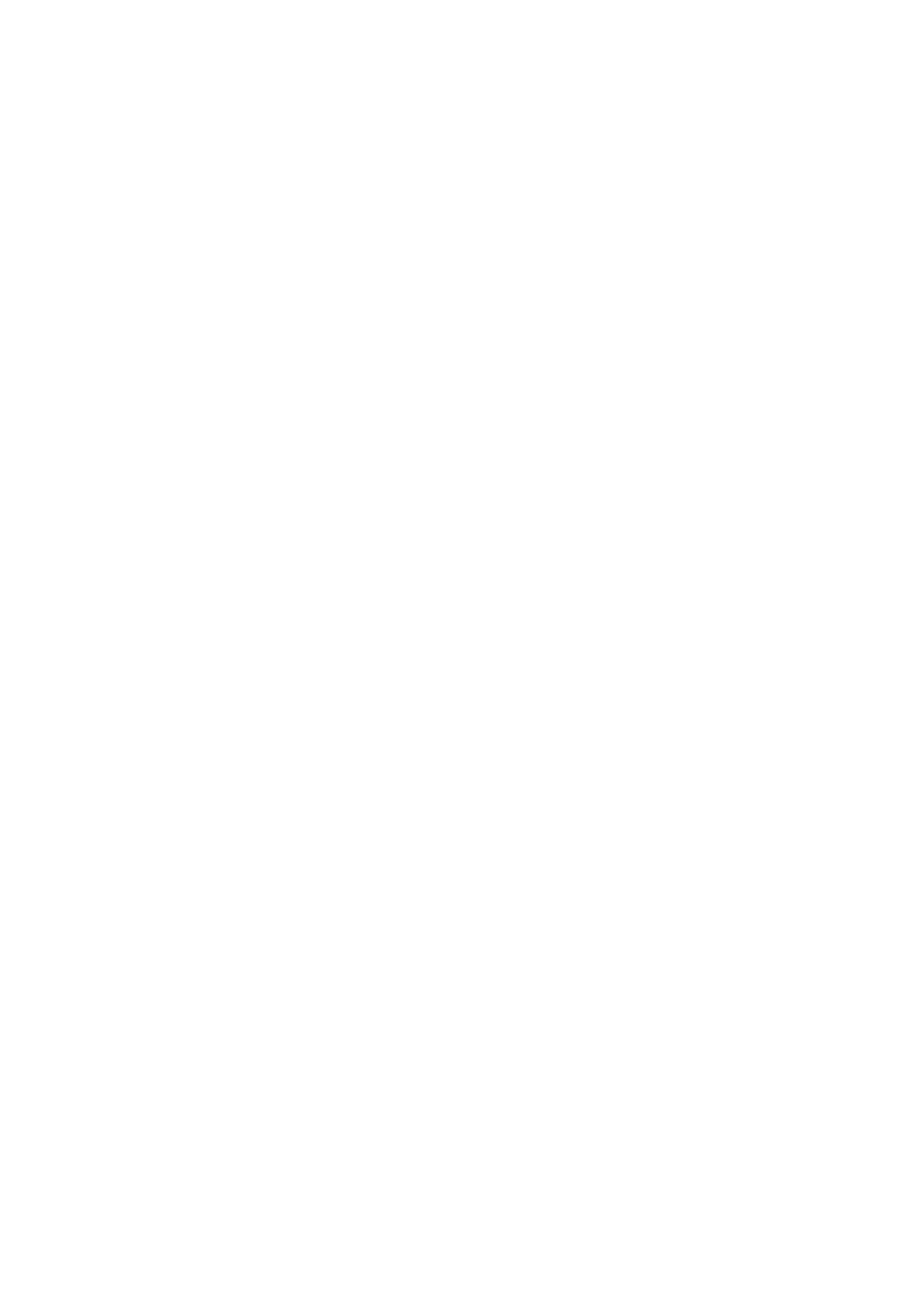5

hatch and execute a stimulated dive in said diving bell simulating means; means for controllably supplying compressed gas to said diving bell simulating means and to said work chamber so that the pressure within said diving bell simulating means and within the work chamber may be adjusted to simulate lowering of said diving bell simulating means to an ocean depth and to simulate raising of said diving bell simulating means from said ocean depth.

claimed in claim 1, comprising a pressurizable wetpot work chamber which is provided with a zone adapted to receive water in at least a portion thereof and having a sealable entry port; means for simulating a diving bell within said work chamber, having a sealable entry 15 hatch in communication with the work chamber zone which is adapted to receive water, said hatch being adapted for use by a person for passage between the diving bell simulating means and the zone adapted to receive the water and said diving bell simulating means 20 erence conduit, respectively; and controllable valves being adapted for use by the person in a simulated dive; means for controllably supplying compressed gas to said diving bell simulating means and to said work chamber so that the pressure within said diving bell simulating means and within the work chamber may be 25 increased to simulate lowering of said diving bell simulating means to an ocean depth; exhaust means for controllably decompressing said diving bell simulating means and said work chamber to simulate raising of said diving bell simulating means from said ocean depth; and 30 means for maintaining the pressure of the wetpot work chamber and the diving bell simulating means relative to one another to within a predetermined pressure differential.

4. The bell diving deep ocean simulator apparatus, as 35 from the bell. claimed in claim 1, comprising a pressurizable wetpot work chamber which is provided with a zone adapted to receive water therein and having a sealable entry port; a diving bell suspended within said work chamber. having a sealable entry hatch which is below the surface 40 of the water when the zone of the work chamber contains an amount of water and in communication with said zone such that a person may pass between the diving bell and said zone and said diving bell being adapted for use by a student to execute a simulated dive; means 45 for controllably supplying compressed gas to said diving bell and to said work chamber so that the pressure within said bell and within the water in said work chamber may be adjusted to simulate lowering of said bell to an ocean depth and to simulate raising of said bell from 50 as claimed in claim 1, 2, 3 or 4, wherein the wetpot work said ocean depth; and means for maintaining the pressure of the wetpot work chamber and the bell relative to one another to within a predetermined pressure differential.

comprising a pressurizable wetpot work chamber adapted to receive water in at least a lower portion thereof and having a sealable entry port; a diving bell suspended within said work chamber and having a sealable entry hatch therein which is below the surface of 60 the water when an amount of water is in the wetpot work chamber and a sealable hatchway above said surface of the water, said hatchway being adapted for a person to enter the diving bell, said diving bell being adapted for use by the person in a simulated dive and 65 said entry hatch being adapted for passage by the person between the diving bell and the lower portion of the work chamber; means for controllably supplying com-

pressed gas to said bell and to said work chamber so that the pressure within said bell and within said work chamber can be increased to simulate lowering of said bell to an ocean depth; exhaust means for controllably decompressing said bell and said work chamber to simulate raising of said bell from said ocean depth; and means for automatically tracking the pressure of the wetpot work chamber and the bell relative to one another to within a predetermined differential, so that the simulated depth 3. The bell diving deep ocean simulator apparatus, as  $10\,$  in the wetpot work chamber corresponds to the pressure in said bell.

> 6. The bell diving deep ocean simulator apparatus, as claimed in claim 3, wherein said means for maintaining the pressure of the work chamber and bell includes means for sensing differential pressure having a chamber conduit coupled to the work chamber and a reference conduit coupled to said bell, means for providing differential signals indicating pressure differentials of said chamber above and below the pressure in said refassociated with said gas supply means for said work chamber and with said exhaust means for said work chamber, respectively, for controlling the gas pressure in said work chamber in response to said differential signals.

> 7. The bell diving deep ocean simulator apparatus according to claim 2, 3 or 4, wherein said gas supply means supplies a mixture of helium and oxygen to said bell and supplies compressed air to said work chamber to compress the same.

> 8. The bell diving deep ocean simulator apparatus according to claim 7, wherein the exhaust means for said bell includes reclamation means for recovering the helium from the helium and oxygen mixture exhausted

> 9. The bell diving deep ocean simulator apparatus according to claim 1, 2 or 4, wherein the work chamber is provided with station means within the work chamber for an instructor to exercise supervisory control of a person performing the simulated dive.

> 10. The bell diving deep ocean simulator apparatus according to claim 11, wherein the instructor's station means is disposed above the surface of water within the work chamber and includes gas control means accessible by an instructor at said station for permitting supervisory control of the compressing and decompressing of said diving bell simulator means by said instructor within the work chamber during a simulated dive.

> 11. The bell diving deep ocean simulator apparatus. chamber is provided with a hyperbaric deck chamber having a habitat therein of sufficient size to accommodate at least two persons.

12. The bell diving deep ocean simulator apparatus 5. The bell diving deep ocean simulator apparatus 55 according to claim 11, wherein the hyperbaric deck chamber is provided with entry lock means for passage into the deck chamber from without the bell diving deep ocean simulator apparatus, a locking passageway connecting the deck chamber and the work chamber, said deck chamber comprising a habitat of sufficient size to accommodate at least two persons.

13. The bell diving deep ocean simulator apparatus according to claim 12, wherein the hyperbaric work chamber is adapted to contain an amount of water in a lower portion thereof and a gas in an upper portion thereof, and the diving bell is provided with a sealable entry hatch at the bottom thereof, said sealable entry hatch being positioned to be submerged in water when